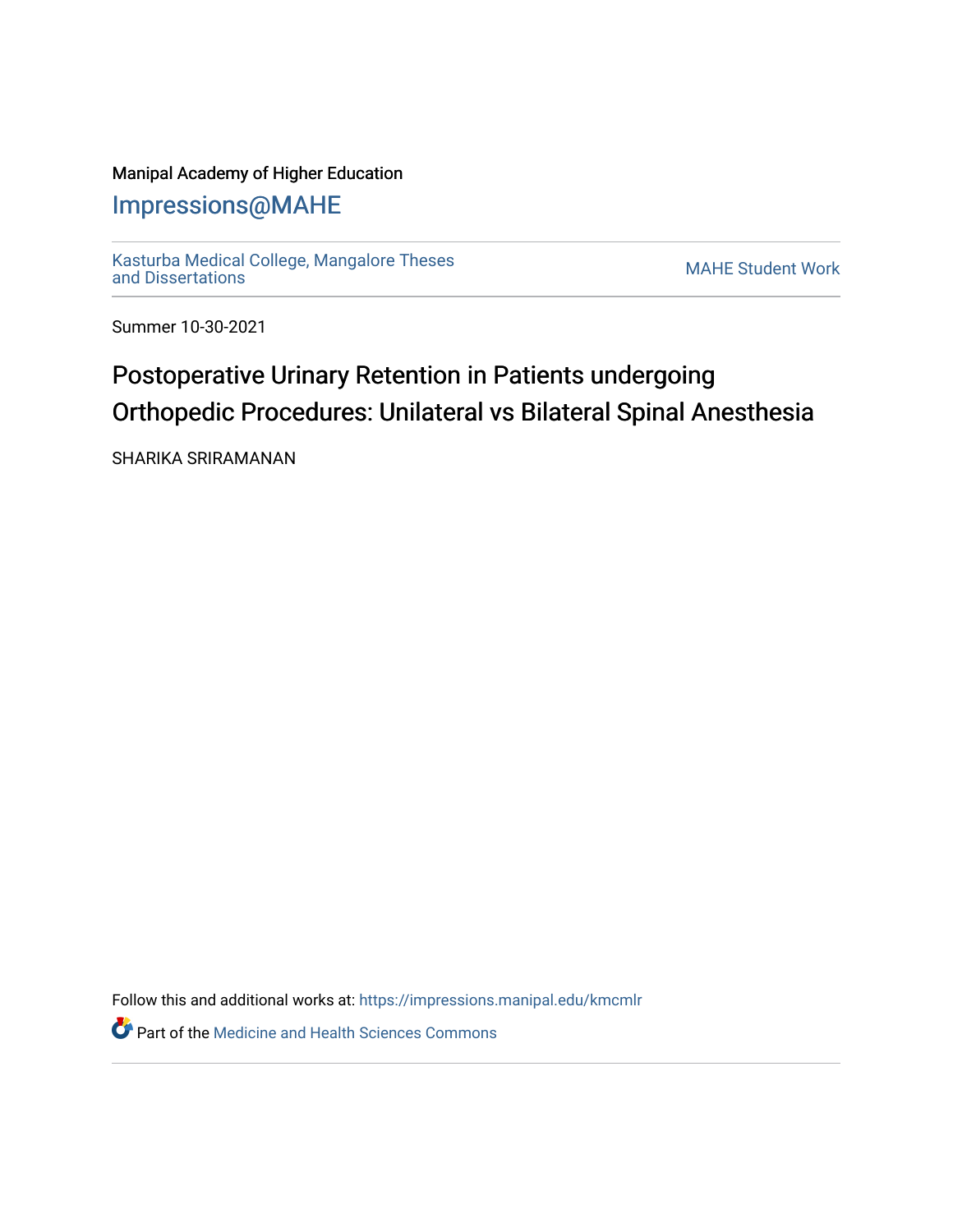### TITLE PAGE

① Title : Postoperative Urinary Retention in Patients undergoing Orthopedic Procedures: Unilateral vs Bilateral Spinal Anesthesia

② Author information :

1. Dr. SHARIKA SRIRAMANAN M.B.B.S.

Junior Resident, Department of Anesthesiology

Kasturba Medical College, Mangaluru.

Manipal Academy of Higher Education, Manipal.

2. Dr. PADMANABHA KAIMAR M.B.B.S, M.D

Associate Professor, Department of Anesthesiology

Kasturba Medical College, Mangaluru.

Manipal Academy of Higher Education, Manipal

+91-9880094661, padmanabhakaimar@gmail.com

Date of preparation: 30 August 2021